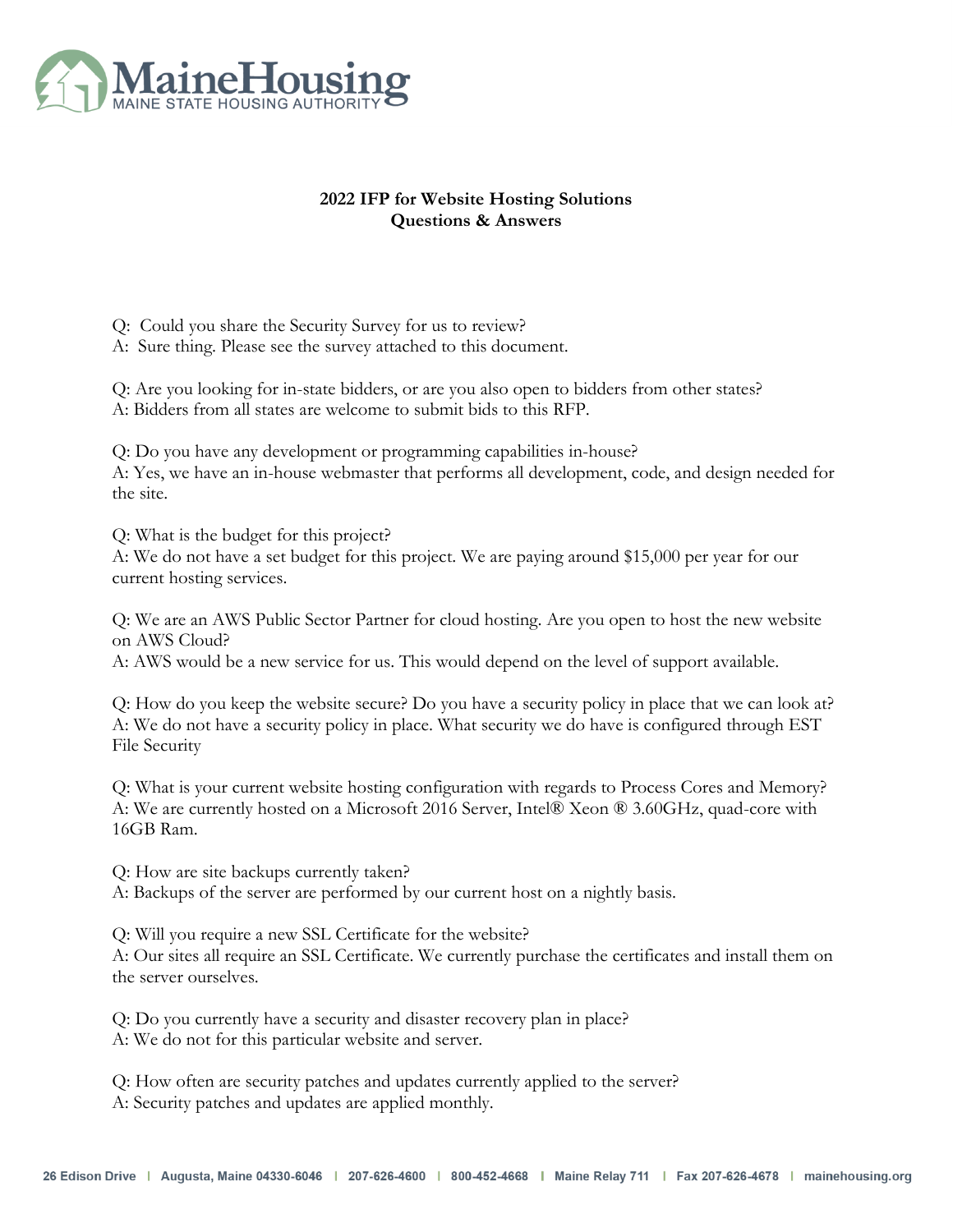Q: When do you expect to complete the hosting setup under this contract?

A: Our current contract expires in July. We would like to be able to move over to the new hosting environment by then.

Q: Do you currently use any tools to manage web accessibility?

A: We are using SiteImprove to identify areas of accessibility that need attention. We are not currently using a tool that allows users to manipulate accessibility settings on their end.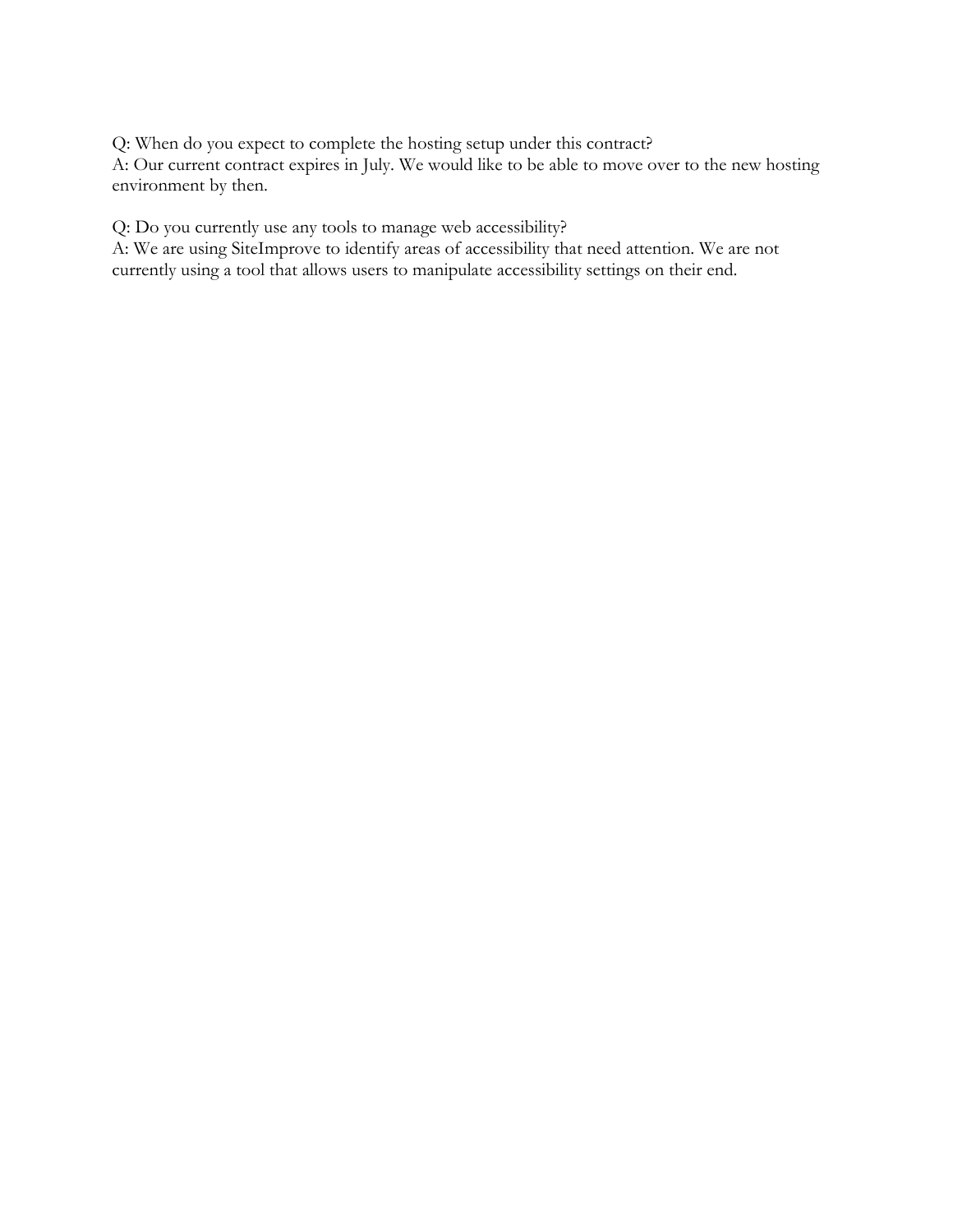#### INSTRUCTIONS

This questionnaire is intended to be filled out by MaineHousing and vendor representatives. The General [Information,](#page-2-0) [Required Documentation,](#page-2-1) [General Questions,](#page-3-0) and [Technical Questions](#page-5-0) sections are intended to be filled out by the vendor and MaineHousing Information Technology (IT) staff.

The **Findings [and Risk Assessment](#page-8-0)** section is to be used by MaineHousing IT only.

Once this document is submitted to MaineHousing IT, all contents of this document are considered confidential and not for release without prior approval from IT.

Please answer all questions completely on the following tabs. N/A is an acceptable response. If an answer is unknown, please state that so we can set up a call to discuss the question(s).

#### <span id="page-2-0"></span>GENERAL INFORMATION (MAINEHOUSING TO FILL IN)

| <b>Date Survey Sent</b>        |  |
|--------------------------------|--|
| Vendor/Product                 |  |
| <b>Vendor Contact Name</b>     |  |
| <b>Vendor Contact Phone</b>    |  |
| <b>Vendor Contact Email</b>    |  |
| <b>MH IT Contact Name</b>      |  |
| <b>Other Involved MH Staff</b> |  |
| <b>Which MH Departments</b>    |  |
| use this solution?             |  |
| How many MH users?             |  |
| Is this a new, existing or     |  |
| replacement system?            |  |
|                                |  |
|                                |  |

#### <span id="page-2-1"></span>REQUIRED DOCUMENTATION

| <b>Document</b>                                                                                 | Attached (Y/N) |  |
|-------------------------------------------------------------------------------------------------|----------------|--|
| SSAE16 SOC 2 Type II, FedRAMP or Other Attested Audit (These are 3rd party security audits      |                |  |
| completed to verify vendor security controls)                                                   |                |  |
| Network infrastructure diagram(s) - vendor to provide if SAAS/PAAS/IAAS, MaineHousing otherwise |                |  |
| Diagram showing data flow                                                                       |                |  |
| System Requirements Documentation and any other technical/security documentation                |                |  |
| <b>Disaster Recovery and Business Continuity Documentation</b>                                  |                |  |
| Certificate of Insurance & Cyber Insurance Policy                                               |                |  |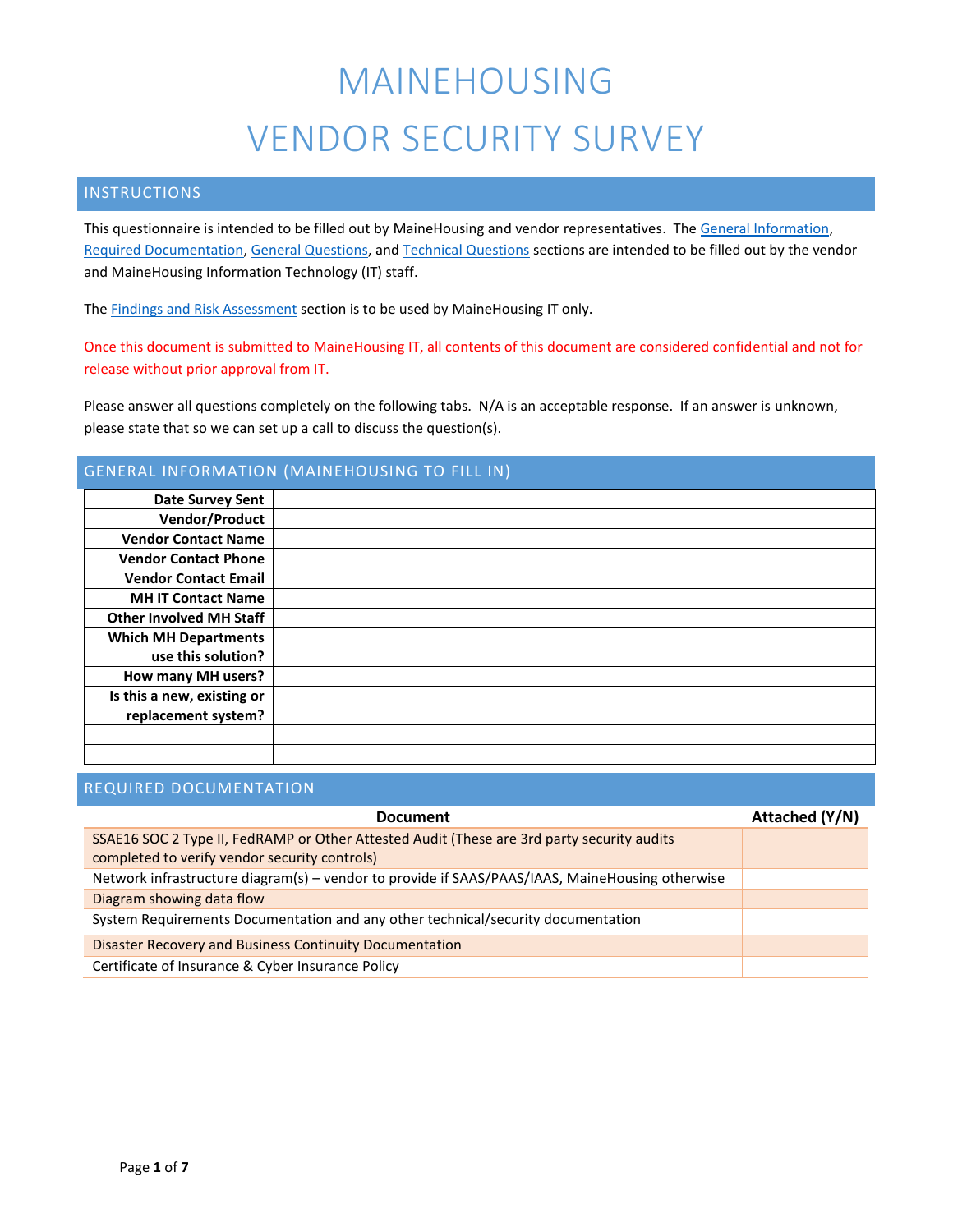### MAINEHOUSING

### VENDOR SECURITY SURVEY

<span id="page-3-0"></span>

|                | <b>GENERAL QUESTIONS</b>                                                                                                                                                                                                   |                 |  |  |  |
|----------------|----------------------------------------------------------------------------------------------------------------------------------------------------------------------------------------------------------------------------|-----------------|--|--|--|
| #              | <b>General Questions</b>                                                                                                                                                                                                   | <b>Response</b> |  |  |  |
| G1             | Describe the primary functions this solution provides.                                                                                                                                                                     |                 |  |  |  |
| G2             | Is this solution on premises or cloud based?                                                                                                                                                                               |                 |  |  |  |
| G <sub>3</sub> | Will the vendor need to physically access or be on site at the<br>MaineHousing office?                                                                                                                                     |                 |  |  |  |
| G <sub>4</sub> | How will the system/application be accessed by the vendor, users, and IT<br>staff?                                                                                                                                         |                 |  |  |  |
| G <sub>5</sub> | Will the vendor require remote access?                                                                                                                                                                                     |                 |  |  |  |
| G <sub>6</sub> | Does the vendor use any sub-contractors?                                                                                                                                                                                   |                 |  |  |  |
| G <sub>8</sub> | What are the system requirements to integrate this system with Active<br>Directory using LDAP or SSO?                                                                                                                      |                 |  |  |  |
| G <sub>9</sub> | Will the system store or transmit Protected Health Information (PHI)?                                                                                                                                                      |                 |  |  |  |
| G10            | Will the system store or transmit Personal Identifiable Information (PII)<br>i.e Social security, driver's license numbers?                                                                                                |                 |  |  |  |
| G11            | Will the system store or transmit PCI (credit card) data?                                                                                                                                                                  |                 |  |  |  |
| G12            | Will the system store or transmit any financial data (e.g. loan numbers or<br>payroll & HR information)?                                                                                                                   |                 |  |  |  |
| G13            | Does the system have regulatory certification requirements (i.e. HUD)?                                                                                                                                                     |                 |  |  |  |
| G14            | Are there any other legal stipulations that require attention? (Such as re-<br>broadcasting TV/radio stations, online agreements, 3rd party software<br>agreements, etc.)                                                  |                 |  |  |  |
| G15            | Other than production, what environments will be implemented (e.g.<br>testing, development, etc.), and of those environments, which will contain<br>a copy of production data and test data (fake names, companies, etc.)? |                 |  |  |  |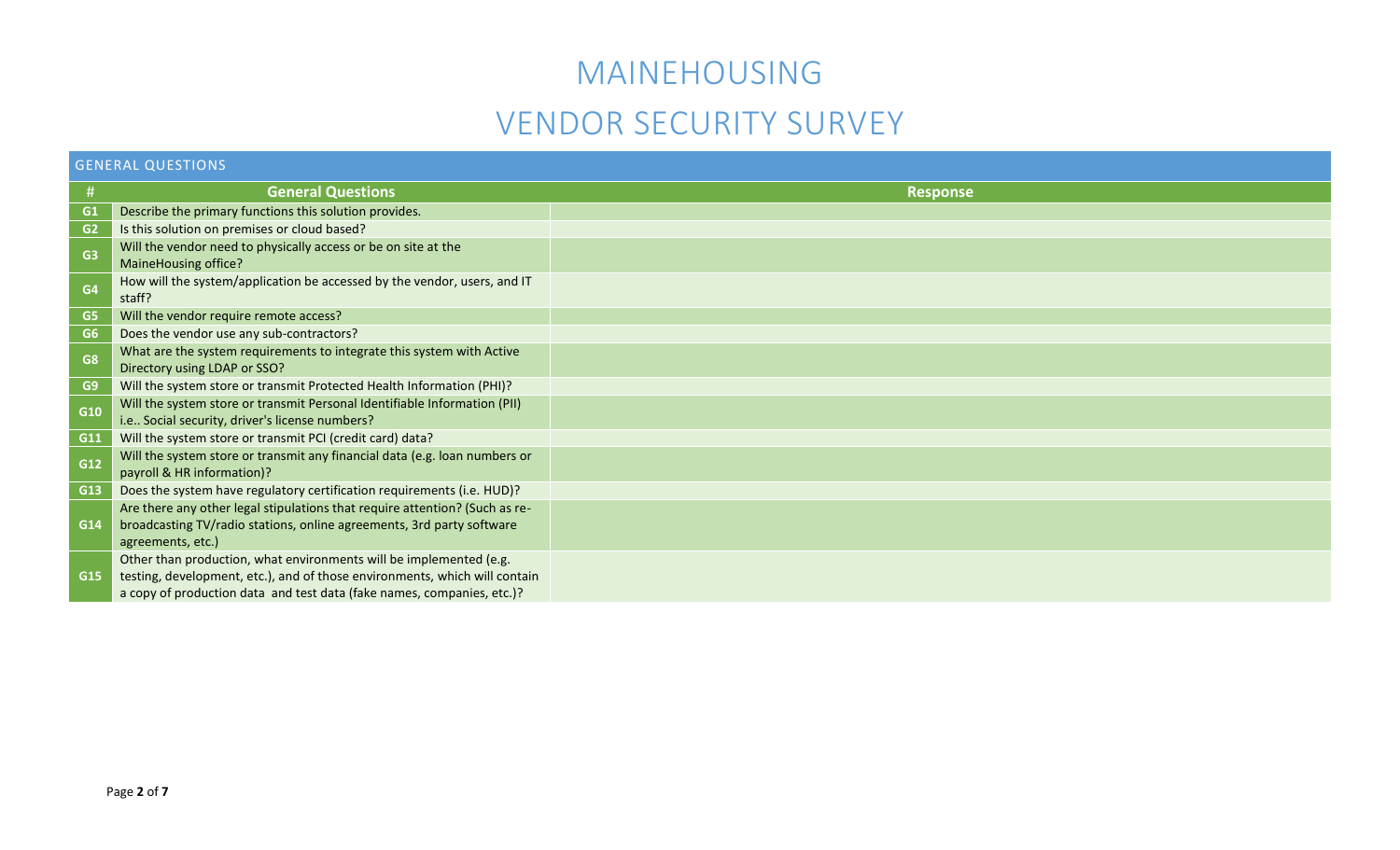## MAINEHOUSING

## VENDOR SECURITY SURVEY

### LEGAL & INSURANCE QUESTIONS

|                | <b>General Questions</b>                                                 | <b>Response</b> |
|----------------|--------------------------------------------------------------------------|-----------------|
| $\mathsf{L}1$  | Please describe your security incident management process.               |                 |
| L <sub>2</sub> | Please describe any security breaches or issues you have experienced in  |                 |
|                | the last five years.                                                     |                 |
| L <sub>3</sub> | Who would perform forensic analysis of a breach if one were to occur and |                 |
|                | are you able to collect evidence using proper chain-of-custody           |                 |
|                | procedures?                                                              |                 |
| $\mathsf{L}4$  | Do you have a Cyber Insurance Policy? Do your sub-contractors if         |                 |
|                | applicable?                                                              |                 |
| L5             | Provide the Names, address, phone number, email address and titles of    |                 |
|                | the primary and secondary IT security personnel that we would            |                 |
|                | communicate with regarding a suspected Breach?                           |                 |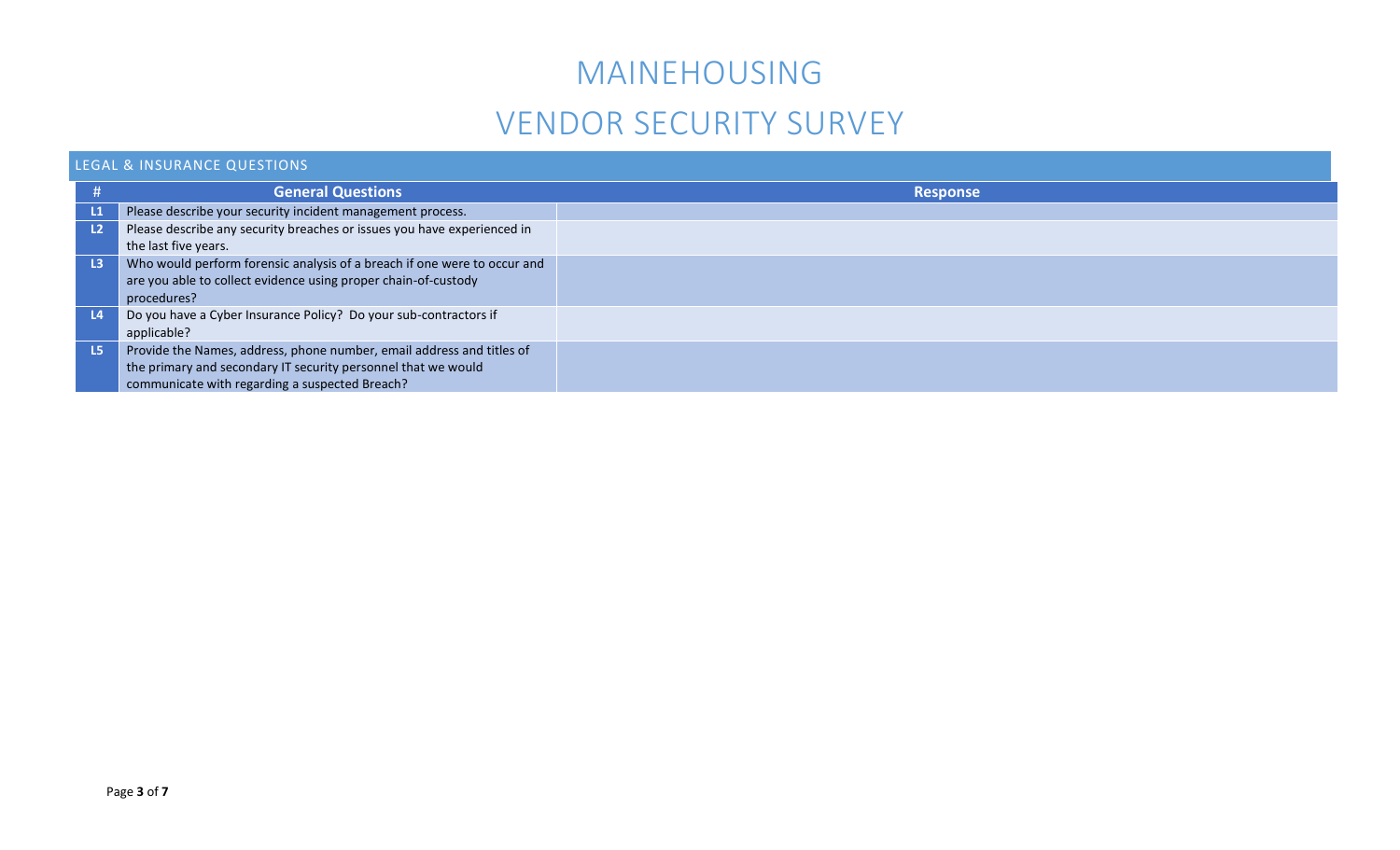<span id="page-5-0"></span>

| <b>TECHNICAL QUESTIONS</b> |                                                                                                       |                                                                                                                                                                                                                                                                                                                                                                                                                                                                                                         |  |  |  |  |
|----------------------------|-------------------------------------------------------------------------------------------------------|---------------------------------------------------------------------------------------------------------------------------------------------------------------------------------------------------------------------------------------------------------------------------------------------------------------------------------------------------------------------------------------------------------------------------------------------------------------------------------------------------------|--|--|--|--|
|                            | <b>System Capabilities</b><br><b>Application</b><br><b>Web Server</b><br><b>OS</b><br><b>Database</b> |                                                                                                                                                                                                                                                                                                                                                                                                                                                                                                         |  |  |  |  |
| <b>Audit &amp; Logging</b> | AL1                                                                                                   | Does the system generate audit logs of the following events?<br>(provide answers for each component of the system being<br>provided as represented in each column)<br>- Failed logon attempts<br>- Successful logons<br>- Modification of settings<br>- Shutdown/Startup<br>- Administrative Account Management<br>- Override functions executed by users<br>- Reading of files<br>- Modifying of files<br>- Creating data or files<br>- Deleting data or files<br>- Transfer of data (send or receive) |  |  |  |  |
|                            |                                                                                                       | AL2 Can the system archive audit log data and if so, describe how and<br>where the archived logs will be kept?                                                                                                                                                                                                                                                                                                                                                                                          |  |  |  |  |
|                            | AL <sub>3</sub>                                                                                       | Can the system provide user audit reports for the following?<br>- Users and user access levels<br>- Active vs Inactive Accounts<br>- Administrative users<br>- Last login                                                                                                                                                                                                                                                                                                                               |  |  |  |  |
|                            | AA1                                                                                                   | What is the session/idle timeout and is it configurable?                                                                                                                                                                                                                                                                                                                                                                                                                                                |  |  |  |  |
|                            | AA2                                                                                                   | What is the multi factor authentication solution provided for this<br>system? Please describe the access verification process in detail.                                                                                                                                                                                                                                                                                                                                                                |  |  |  |  |
|                            | AA3                                                                                                   | Will authentication information be encrypted in transit? If so,<br>explain the encryption method? (i.e. SSL, TLS 1.1, TLS 1.2, TLS 1.3)                                                                                                                                                                                                                                                                                                                                                                 |  |  |  |  |
| Access                     | AA4                                                                                                   | Are interactive generic accounts required? These would be any<br>shared logins used by users to access the system. If so, explain in<br>detail what they will be used for.                                                                                                                                                                                                                                                                                                                              |  |  |  |  |
|                            | AA5                                                                                                   | Are service or resource accounts required? If so, explain in detail<br>how they will be used.                                                                                                                                                                                                                                                                                                                                                                                                           |  |  |  |  |
| $\infty$<br>$\simeq$       | AA6                                                                                                   | Are users required to have Local Administrative privileges to run<br>this product? If so, why?                                                                                                                                                                                                                                                                                                                                                                                                          |  |  |  |  |
| Authenticat                | AA7                                                                                                   | Does the vendor utilize unique usernames and passwords for<br>vendor workforce that will be accessing and supporting our data?                                                                                                                                                                                                                                                                                                                                                                          |  |  |  |  |
|                            | AA8                                                                                                   | Does the application enforce password complexity controls for at<br>least 3 of the 4 following characteristics:<br>- Upper case<br>- Lower Case<br>- Numbers<br>- Special Characters (\$, #, *, spaces, etc.)                                                                                                                                                                                                                                                                                           |  |  |  |  |
|                            | AA9                                                                                                   | Will the application password controls enforce a 12 character user<br>password minimum?                                                                                                                                                                                                                                                                                                                                                                                                                 |  |  |  |  |
|                            | <b>AA10</b>                                                                                           | Describe the logical password controls available (length, forced<br>changes, complexity, age, history, account lockouts etc.).                                                                                                                                                                                                                                                                                                                                                                          |  |  |  |  |
|                            |                                                                                                       | AA11 Are password policy settings customizable by MaineHousing staff?                                                                                                                                                                                                                                                                                                                                                                                                                                   |  |  |  |  |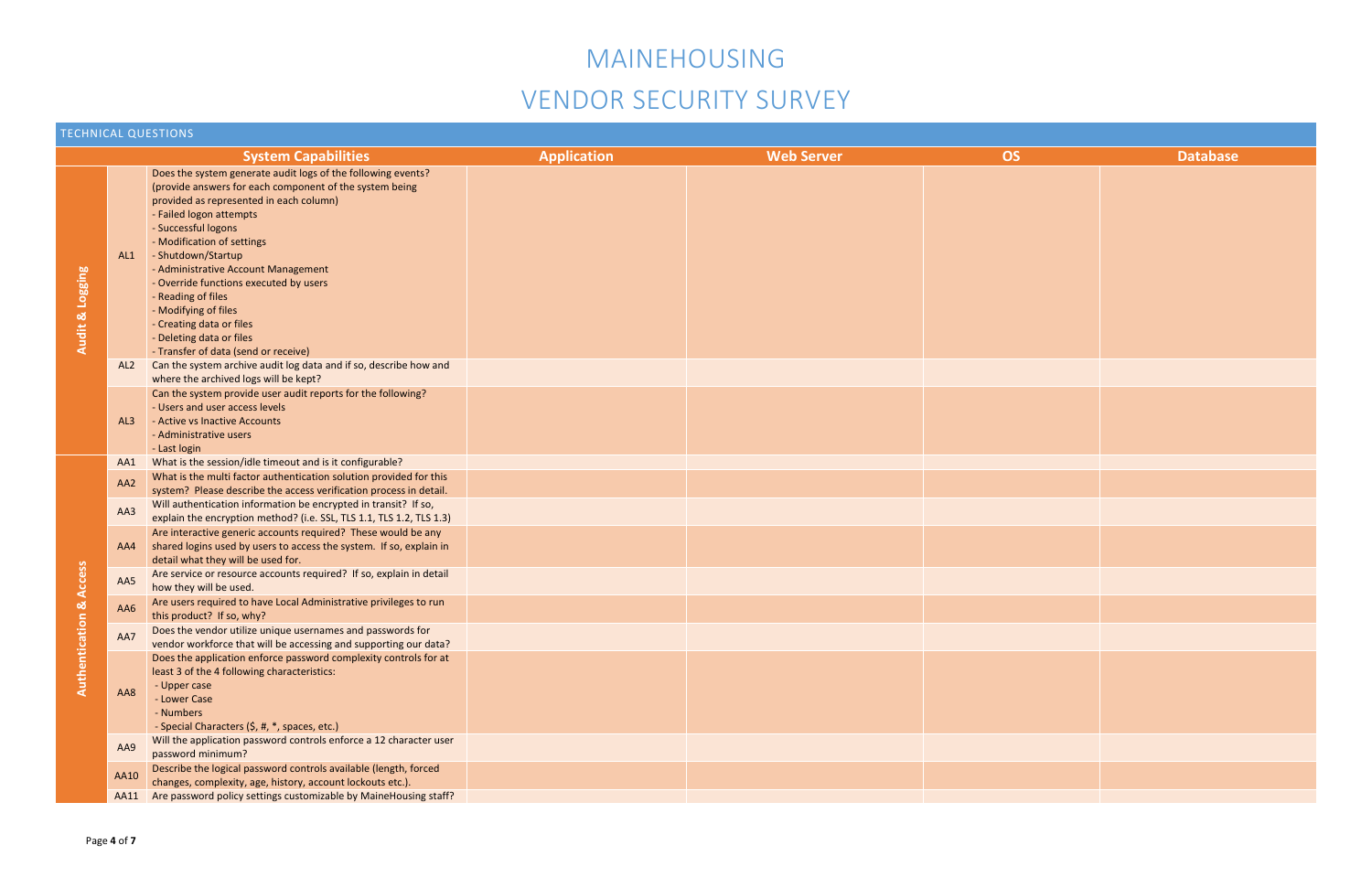

|                                 | AA12            | If the system has a default administrative account, can it be                                                               |  |  |
|---------------------------------|-----------------|-----------------------------------------------------------------------------------------------------------------------------|--|--|
|                                 |                 | renamed or disabled?                                                                                                        |  |  |
|                                 | AA13            | Does the system support role based access?                                                                                  |  |  |
|                                 | AA14            | Who will be responsible for user and administrative access<br>administration? If it's not MaineHousing, explain the account |  |  |
|                                 |                 | creation process                                                                                                            |  |  |
|                                 |                 | Please explain how your solution provides redundancy for business                                                           |  |  |
|                                 | BC1             | continuity?                                                                                                                 |  |  |
|                                 | BC <sub>2</sub> | What data integrity check mechanisms are in place?                                                                          |  |  |
|                                 | BC <sub>3</sub> | What is the contracted service level agreement (SLA)?                                                                       |  |  |
| <b>Business Continuity</b>      |                 | Are there alternate method(s) to provide vendor and IT support to                                                           |  |  |
|                                 | BC4             | the application if internet connectivity is unavailable?                                                                    |  |  |
|                                 |                 | Describe how data will be accessed in the event of an emergency if                                                          |  |  |
|                                 | BC5             | not hosted by MaineHousing?                                                                                                 |  |  |
|                                 | BC <sub>6</sub> | Explain in detail, the backup plan to include frequency, method (i.e.                                                       |  |  |
|                                 |                 | full, incremental, etc.), and media used.                                                                                   |  |  |
|                                 | BC7             | Are there any special retention requirements for backups?                                                                   |  |  |
|                                 | CM1             | Can MaineHousing specify the Network Time Protocol (NTP) server                                                             |  |  |
|                                 |                 | used with this system?                                                                                                      |  |  |
|                                 |                 | What Microsoft products are used by this system and which<br>versions are supported? Are those licenses provided with the   |  |  |
|                                 | CM2             | software or purchased separately by MaineHousing?                                                                           |  |  |
|                                 | CM <sub>3</sub> | Can this system be placed on the MaineHousing domain?                                                                       |  |  |
|                                 |                 | Does the vendor uninstall or disable unnecessary system                                                                     |  |  |
|                                 | CM4             | applications and services not required for the functioning of the                                                           |  |  |
|                                 |                 | application?                                                                                                                |  |  |
| <b>Configuration Management</b> | CM <sub>5</sub> | Does the primary application require additional software to be                                                              |  |  |
|                                 |                 | authorized under our application control?                                                                                   |  |  |
|                                 | CM <sub>6</sub> | If there are additional storage requirements what are the IO                                                                |  |  |
|                                 |                 | demands?                                                                                                                    |  |  |
|                                 | CM <sub>7</sub> | If new servers are required, does the system support virtualization?                                                        |  |  |
|                                 | CM <sub>8</sub> | What web browser is recommended to ensure the best<br>performance for this solution?                                        |  |  |
|                                 |                 | Will the application be presented through Citrix and if so how many                                                         |  |  |
|                                 | CM <sub>9</sub> | concurrent users are expected?                                                                                              |  |  |
|                                 |                 | CM10 Are there any connections to external websites?                                                                        |  |  |
|                                 |                 | Is any there any transfer or storage of data required internal or                                                           |  |  |
|                                 | <b>CM11</b>     | external to the solution?                                                                                                   |  |  |
|                                 | <b>CM12</b>     | What is the required operating system(s)? If an unsupported                                                                 |  |  |
|                                 |                 | operating system is required explain why? (i.e Windows XP)                                                                  |  |  |
|                                 | <b>CM13</b>     | Are shared directories/folders required for the system to operate?                                                          |  |  |
|                                 |                 | If yes, explain what directory/folder and why.                                                                              |  |  |
|                                 | CN1             | Does this system use wireless connections (Wi-Fi, Bluetooth, NFC,                                                           |  |  |
|                                 |                 | RFID, etc.)?                                                                                                                |  |  |
| Connectiv<br>Έy                 | CN <sub>2</sub> | Does the system use any external connections from<br>MaineHousing? If so, describe the connection (type, from, to, and      |  |  |
|                                 |                 | what is being transmitted/received) in detail.                                                                              |  |  |
|                                 |                 |                                                                                                                             |  |  |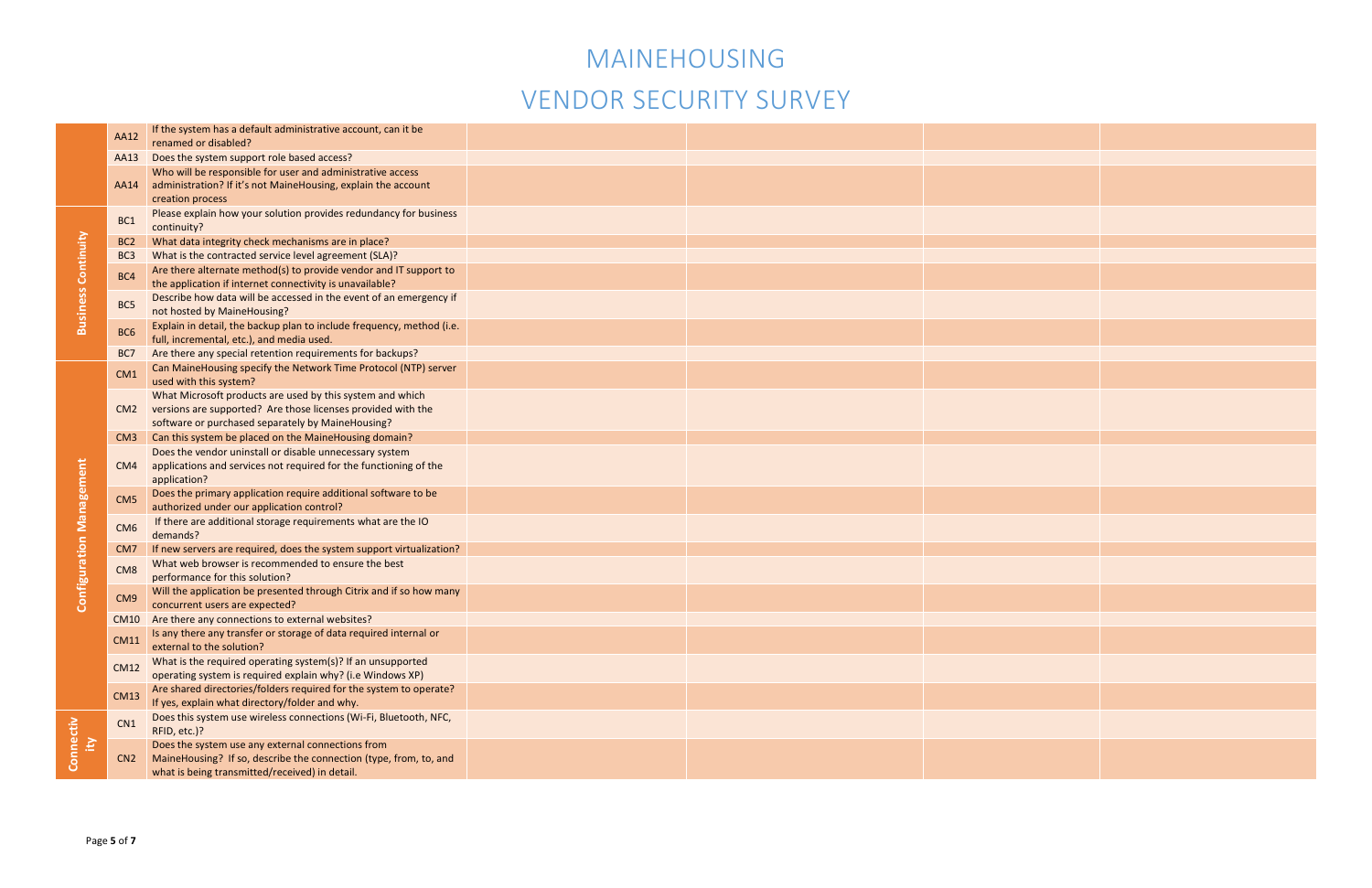

|                                    | CN3             | Can Citrix Storefront be used for remote access to the                                                                                                                               |  |  |
|------------------------------------|-----------------|--------------------------------------------------------------------------------------------------------------------------------------------------------------------------------------|--|--|
|                                    |                 | MaineHousing network?                                                                                                                                                                |  |  |
|                                    | CN4             | Does the solution require new networking equipment, drops, or<br>jacks?                                                                                                              |  |  |
| Encrypt<br>S.                      | EN1             | Describe encryption details for data at rest.                                                                                                                                        |  |  |
|                                    | EN <sub>2</sub> | Describe encryption details for backups.                                                                                                                                             |  |  |
|                                    | EN <sub>3</sub> | Are any or all data communication transmissions encrypted? If so,<br>what type is used (SSL, TLS 1.0, TLS 1.1, TLS 1.2)?                                                             |  |  |
|                                    | EP1             | What antivirus solution is compatible with this system?                                                                                                                              |  |  |
|                                    | EP <sub>2</sub> | Can the endpoint solution be configured for weekly scans?                                                                                                                            |  |  |
| Endpoi<br>nt                       | EP3             | Document all the exclusions (path and reason) for endpoint<br>protection.                                                                                                            |  |  |
|                                    | VC1             | Does the documentation include contact information, instructions<br>for receiving support, contract number, service agreement number,<br>and any other required support information? |  |  |
|                                    | VC <sub>2</sub> | Are patches for vulnerabilities and security updates provided at no<br>charge to MaineHousing?                                                                                       |  |  |
|                                    | VC3             | If product uses a third party software, does vendor certify patches<br>from third party vendor (My SQL, Cache, etc.)?                                                                |  |  |
| <b>Vendor Capabilities</b>         | VC <sub>4</sub> | Does the vendor provide documented processes and procedures<br>for provisioning and de-provisioning vendor's user/system<br>accounts?                                                |  |  |
|                                    | VC <sub>5</sub> | Is the operating system, application, and any third party software<br>currently supported by the original manufacturer?                                                              |  |  |
|                                    | VC6             | What mechanisms do you have in place to protect your software<br>supply chain?                                                                                                       |  |  |
| Management<br><b>Vulnerability</b> | VM1             | Will the system be fully updated with all certified service packs and<br>patches prior to deployment?                                                                                |  |  |
|                                    | VM2             | Is the system currently supported and capable of maintaining<br>regular updates and patches?                                                                                         |  |  |
|                                    | VM3             | Does the system have documented instructions for patching?                                                                                                                           |  |  |